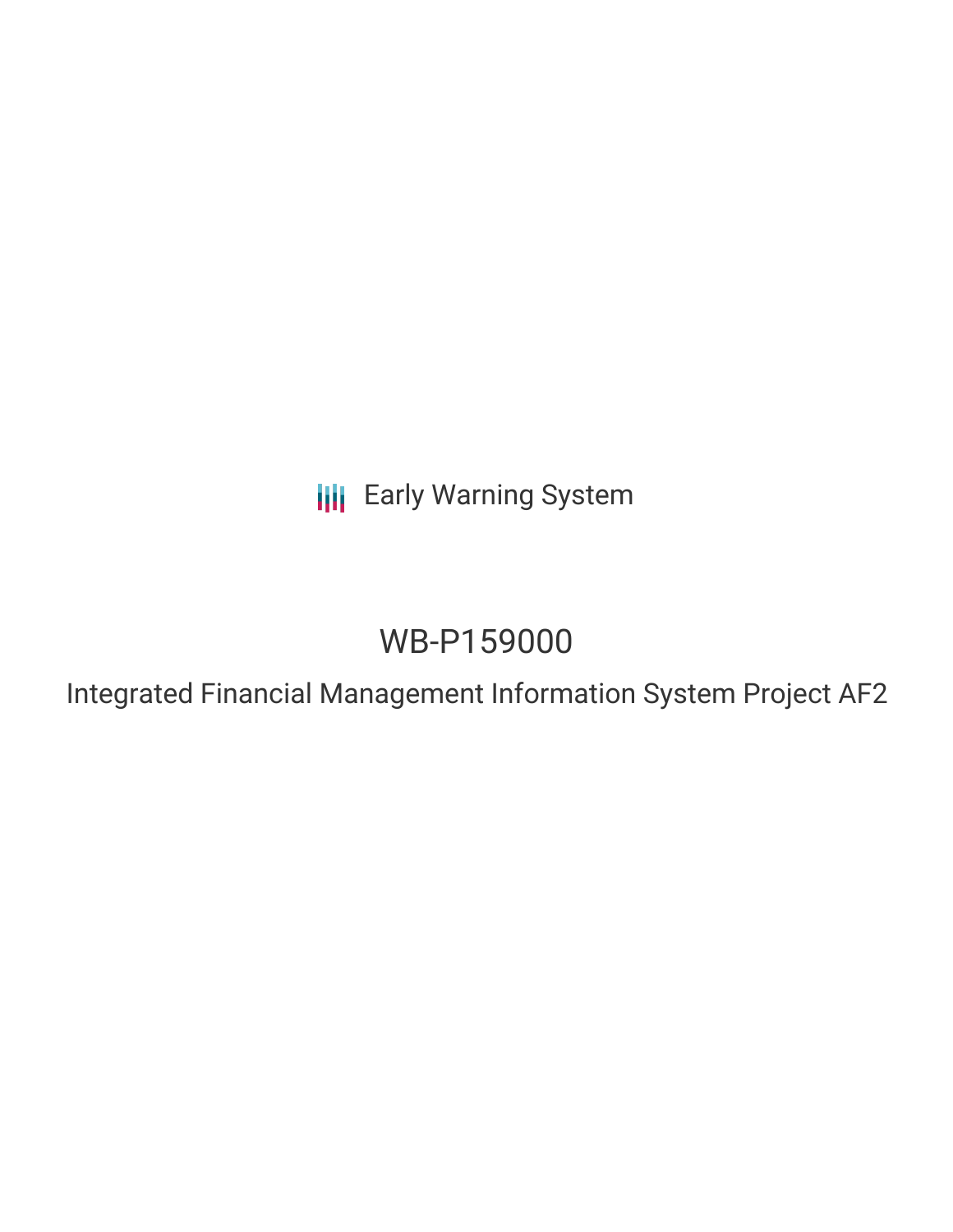

## **Quick Facts**

| <b>Countries</b>               | Gambia          |
|--------------------------------|-----------------|
| <b>Financial Institutions</b>  | World Bank (WB) |
| <b>Status</b>                  | Active          |
| <b>Bank Risk Rating</b>        | C               |
| <b>Voting Date</b>             | 2016-09-27      |
| <b>Borrower</b>                | THE GAMBIA      |
| <b>Sectors</b>                 | Finance         |
| <b>Investment Amount (USD)</b> | $$5.00$ million |
| <b>Project Cost (USD)</b>      | $$5.00$ million |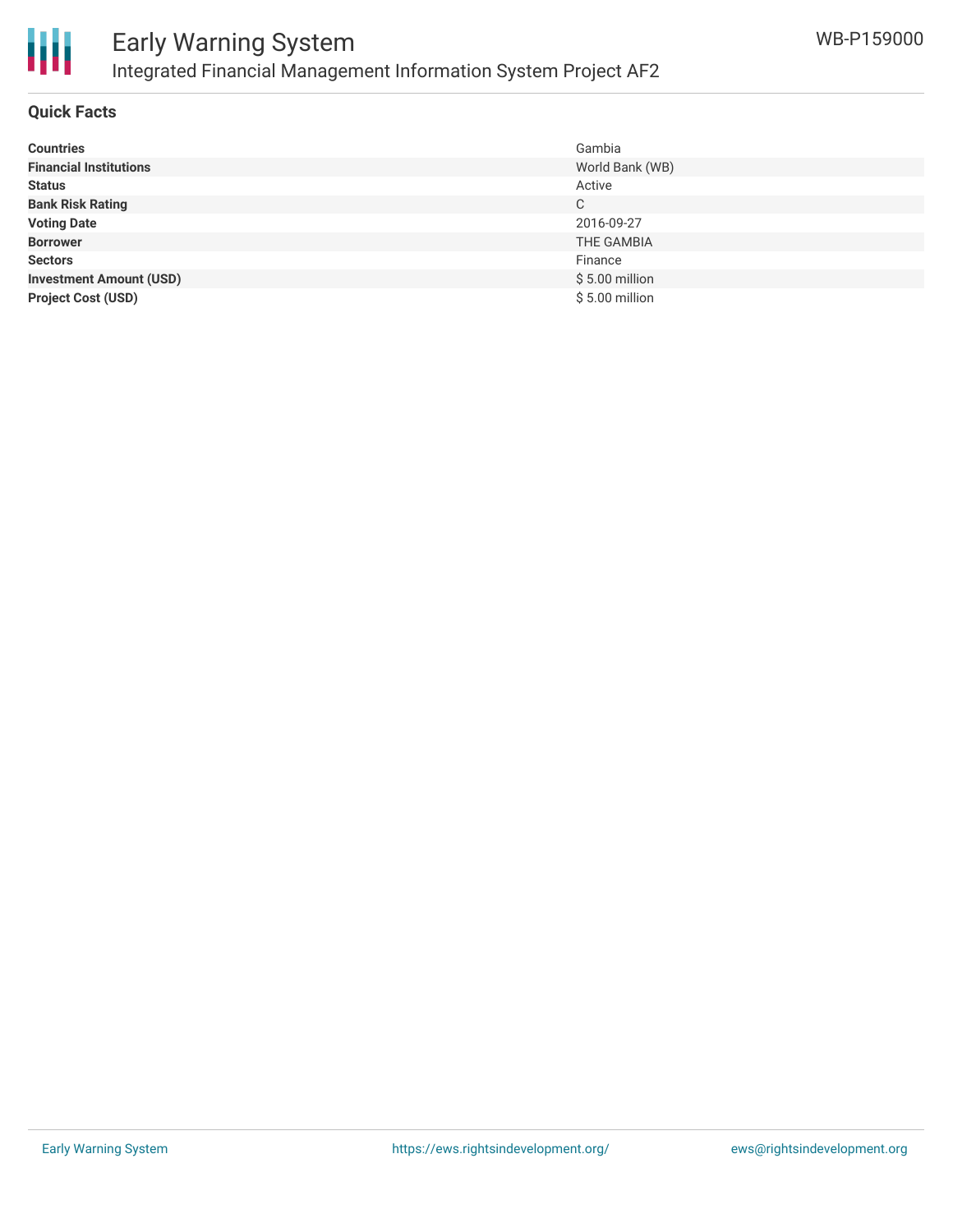

#### **Project Description**

The development objective of Integrated Financial Management Information System Project for The Gambia is to increase the recipient's capacity in public resource management. This Second Additional Financing (AF2) is an International Development Association (IDA) Credit to support two main areas: (a) the expansion of several existing project activities in the area of Integrated Financial Management Information System (IFMIS) rollout, support for human resources (HR) management, payroll efficiency, pension reform, debt management, and statistical capacity building; and (b) the addition of one new component to address urgent needs in the area of the reform of state-owned enterprises (SOEs). The AF2 has extended the project's closing date for one year from December 31, 2018 to December 31, 2019, to allow for successful implementation of the scaled-up and newly introduced activities.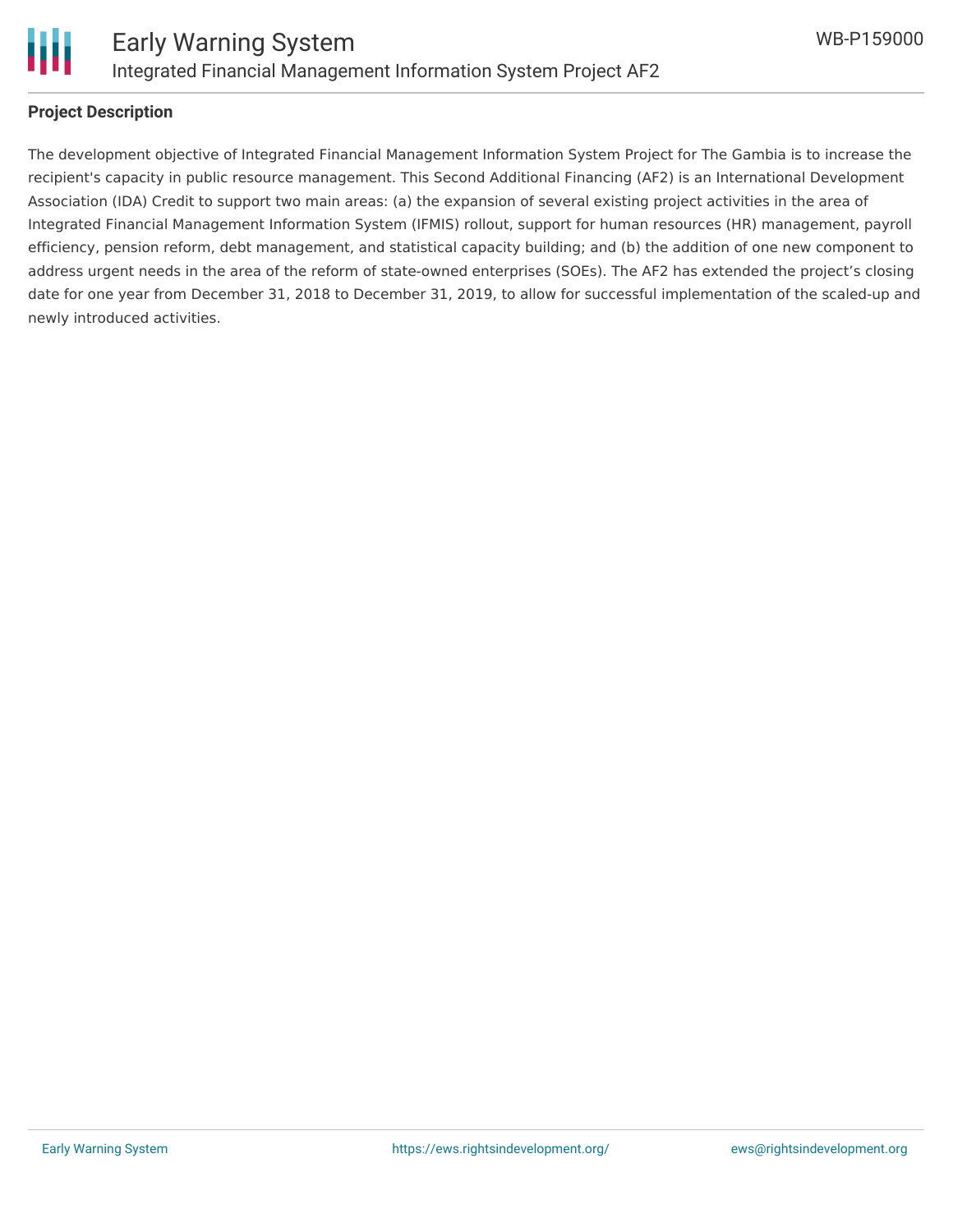

## **Investment Description**

World Bank (WB)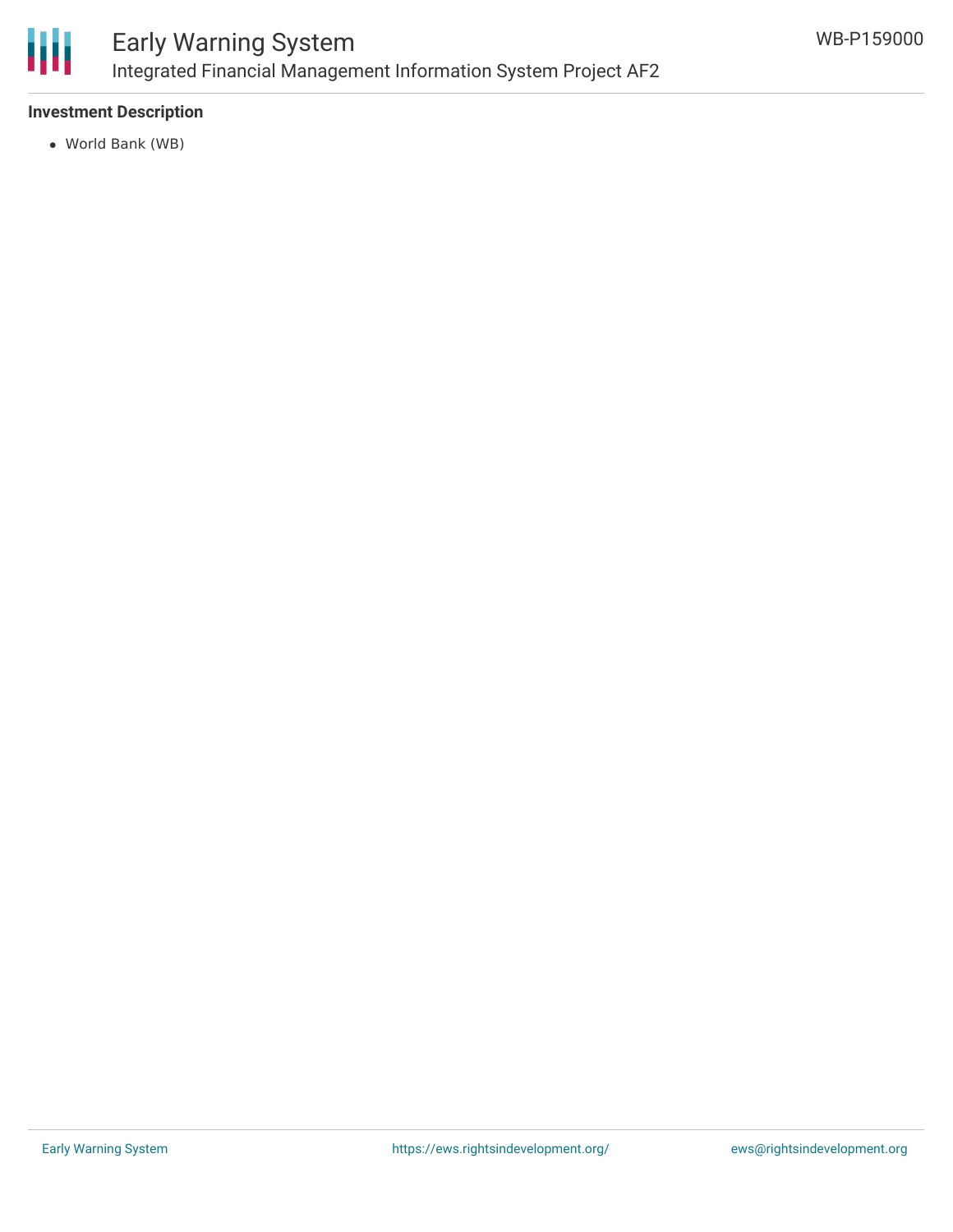

### **Contact Information**

Implementing Agencies Name: Ministry of Finance and Economic Affairs Contact: Saffie Dambelleh Title: Project Manager Email: sdambelleh@yahoo.com

#### ACCOUNTABILITY MECHANISM OF WORLD BANK

The World Bank Inspection Panel is the independent complaint mechanism and fact-finding body for people who believe they are likely to be, or have been, adversely affected by a World Bank-financed project. If you submit a complaint to the Inspection Panel, they may investigate to assess whether the World Bank is following its own policies and procedures for preventing harm to people or the environment. You can contact the Inspection Panel or submit a complaint by emailing ipanel@worldbank.org. You can learn more about the Inspection Panel and how to file a complaint at:

http://ewebapps.worldbank.org/apps/ip/Pages/Home.aspx.